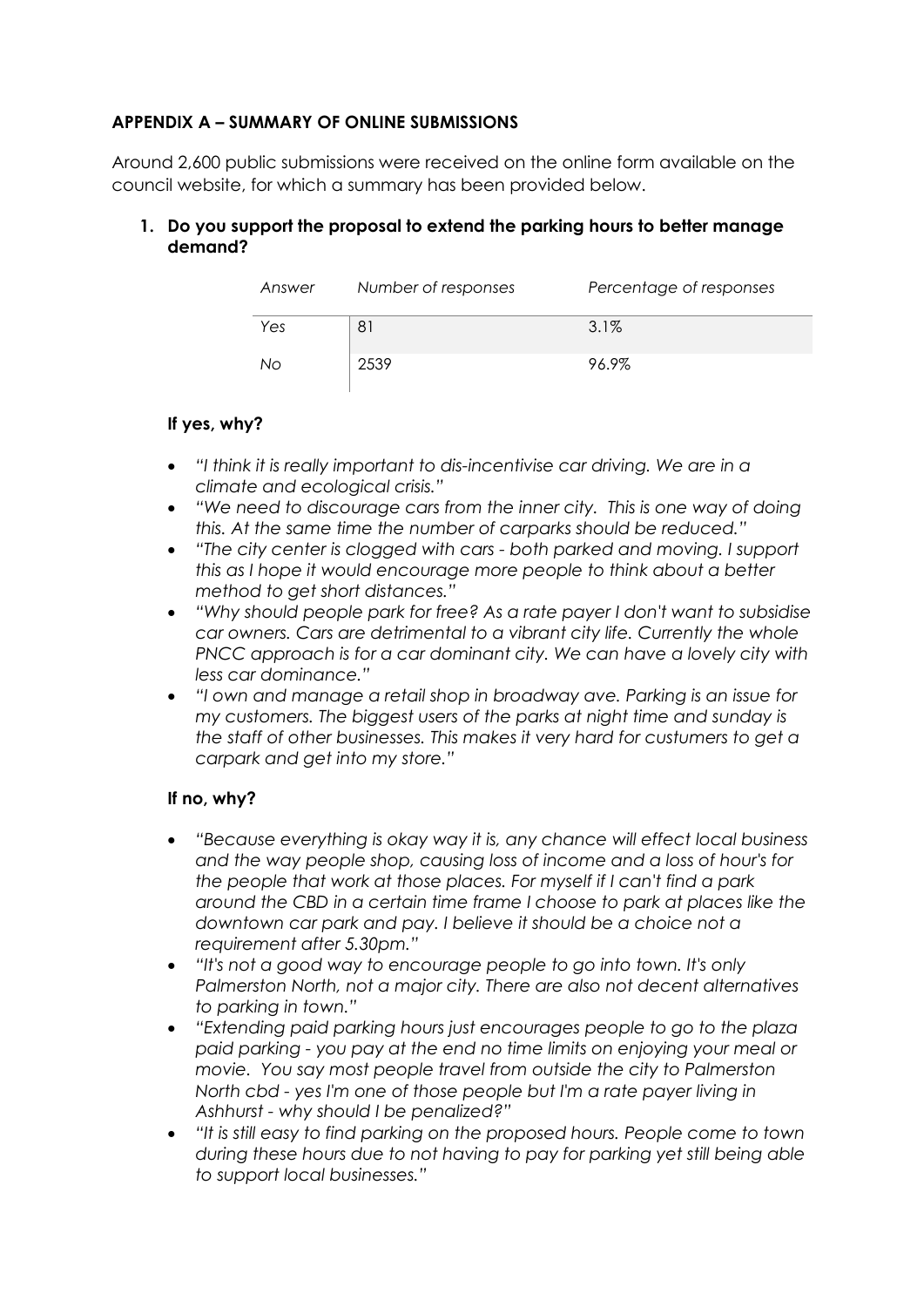- *"You pay enough for parking as it is. Sunday parking should always be*  free. You can relax over lunch without worrying about parking meters. It will put a lot of people off coming to town and this will affect the small *businesses."*
- **2. The proposal that Council is considering will extend the hours for paid parking until 9pm on Thursday night. Do you think is:**

| Answer         | Number of responses | Percentage of responses |
|----------------|---------------------|-------------------------|
| Too long       | 2384                | 93.0%                   |
| Too short      | 19                  | $0.7\%$                 |
| About<br>right | 160                 | $6.2\%$                 |

# **If too long, why?**

- *"We want to encourage a lively feeling in the middle of town, with people coming in for food and entertainment. Paid parking at nighttime is a barrier to people wanting to do this. People coming in to enjoy themselves would end up calling nights early (and spending less money in local establishments which rely on people having a 3 course meal instead of a 1 course etc). Paid parking removes spontaneity from the experience. It also creates a safety concern if patrons are motivated to get their car out of the CBD, but have ended up drinking more than they intended. We want to encourage these people to leave their cars where they are, not be worried about Council fines. This parking proposal does not align to Palmy's ambition to be a foodie and cultural city or destination. I am especially opposed to this affecting business in the outer business zone in the district plan."*
- *"This will discourage me from shopping in the town centre. Currently the charges enable me to still shop later when it is quieter or outside of my working hours and not incur additional costs. This will mean I am unable to afford to shop in town."*
- *"The increase in hours for paid parking Thursday will penalise businesses offering entertainment and eating out, and will be very inconvenient for people parking for these evening attractions."*

## **If too short, why?**

- *"Keep our rates down as an offset to the money made from increased hours."*
- *"I think people are abusing disabilities parks all night eg taxis and parking over driveways."*
- *"Students go out and leave their vehicles in town. This makes it difficult for late night shoppers or early morning parkers to get a park when they need one"*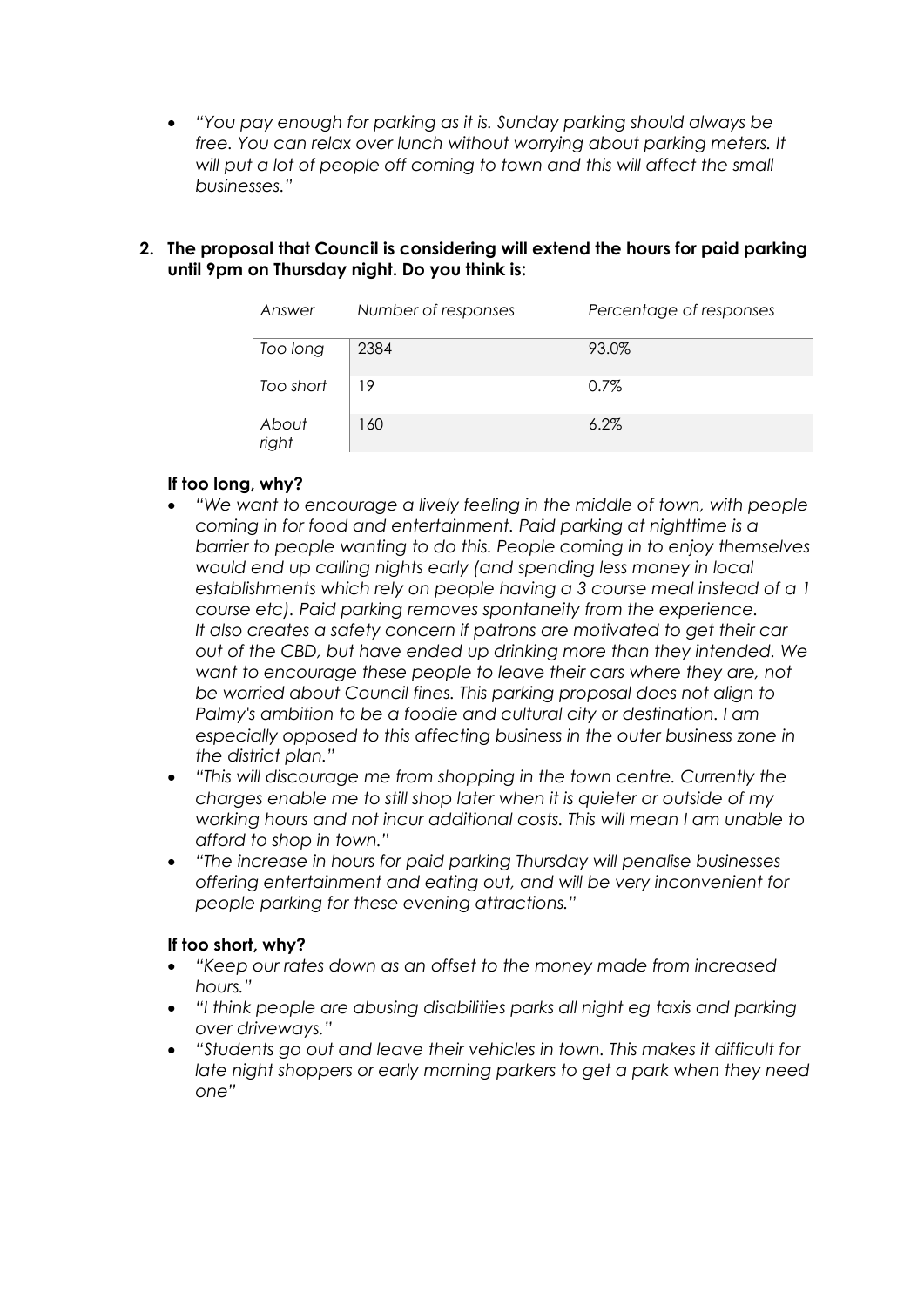#### **If about right, why?**

- *"Late night shopping is on a Thursday, so would agree this is the only night that makes sense to extend. Not ideal and charging more isn't always great, but if you must, this is the only one I support."*
- *"Might move the pub goers a little better so you can actually get a park"*
- *"That seems fair. It will help manage demand around the restaurants.*  Increaseing the amount of parking around the city centre will help as will *having other options to get around and to and from Palmerston North quickly."*

#### **3. The proposal that Council is considering will extend the hours for paid parking until 9pm on Friday nights. Do you think is:**

| Answer         | Number of responses | Percentage of responses |
|----------------|---------------------|-------------------------|
| Too long       | 2393                | 93.9%                   |
| Too short      | 22                  | $0.9\%$                 |
| About<br>right | 134                 | 5.3%                    |

#### **If too long, why?**

- *"Because everything is okay way it is, any chance will effect local business and the way people shop, causing loss of income and a loss of hour's for the people that work at those places. For myself if I can't find a park around the CBD in a certain time frame I choose to park at places like the downtown car park and pay. I believe it should be a choice not a requirement after 5.30pm."*
- *"Keep the hours for paid parking to 5.30pm. People can then go the movies or restaurants/cafes without worrying about having to move their car part way through."*
- *"The benefit of latenight shopping - or for most of us, the chance to shop after our working day has finished - is at least the ease of parking and that it is free!"*
- *"Having to leave dinner or a show/movie to top up parking or move a vehicle is not a good thing! Basically this seems to be another way for the council to revenue gather for their blown out budget"*
- *"Not needed. When you go out for the evening you don't want to bothered with feeding parking meters. Friday night is now more about people going out, or staying on after work , for a drink and to relax."*
- *"I've never had an issue finding a park on a Friday night. The new hours are an unnecessary and annoying restriction."*
- *"A blanket CBD wide charge for evening parking is too much. Maybe until 7pm on a Friday, and maybe around the square/broadway/main st area. I am aware parks are often full in the evenings and it can be difficult to find a park in these areas. I will sometimes pay to use the parking building at downtown however I see that that provides me with an extra layer of security from parking on the street which I am willing to pay for, compared to parking on main street which is often*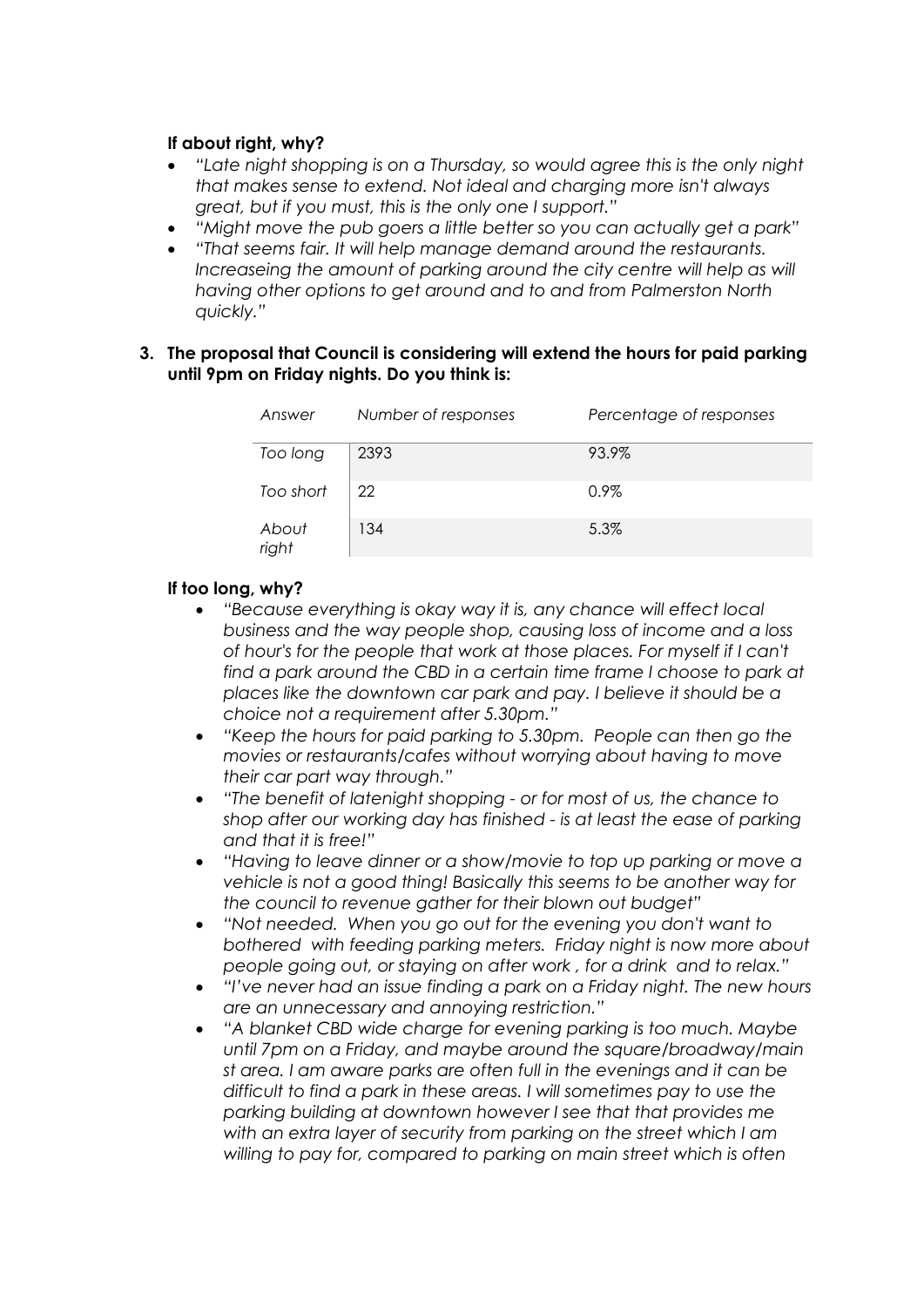*full of intoxicated people later in the evening when dinner or movies finish."*

• *"Most events held in the evening are longer than 2 hours eg shows and movies so it would be difficult to go and move your car or pay extra parking costs. There is also limited alternative options for transport at night eg buses. The other consideration is safety if you park in the free parking out of the main cbd and need to walk back to your car in the dark"*

# **If too short, why?**

- *"If you are parking you should pay."*
- *"Targets the restaurant goers but not the pub goers? That are usually longer. This would be the only day I agree parking needs a little help along."*
- *"It puts me off going into town for dinner, it's hard to judge how long dinner will be so you would have to go out to top up the metre or cut dinner short. It is anti social. I don't see any current problems with current hours"*
- *"I work late in the CBD with no parking except for on a Main Street, and parking there for free after 5:30 has always been beneficial as the security guard can watch our vehicles. Requiring us to pay will make it even more expensive for us which is an unnecessary cost."*
- *"It is a joke, the reason people go out later at night and on weekends is because of free parking. Doing this will stop that"*

# **If about right, why?**

- *"Parking management is good but only if the fees are low enough to not put people off visiting the centre during the evening, it is unlikely people will use other modes to get to town during cold/dark months once the bus becomes irregular."*
- *"Like I said said in the other ones! The days that mainly have a high demand for parking I think this would be good! Personally I find Thursday, Friday Saturday the most packed"*
- *"Carparks free up after around 9pm anyway, anything later than that is unnecessary, earlier and it won't help."*
- *"Workers who want to celebrate after work are more likely to be able to afford the extra expense"*
- *"I agree with this as long as you leave weekends alone. Give people a choice."*

#### **4. The proposal that Council is considering will extend the hours for paid parking to be between 9am and 9pm on Saturdays. Do you think is:**

| Answer         | Number of responses | Percentage of responses |
|----------------|---------------------|-------------------------|
| Too long       | 2427                | 95.8%                   |
| Too short      | 18                  | 0.7%                    |
| About<br>right | 89                  | 3.5%                    |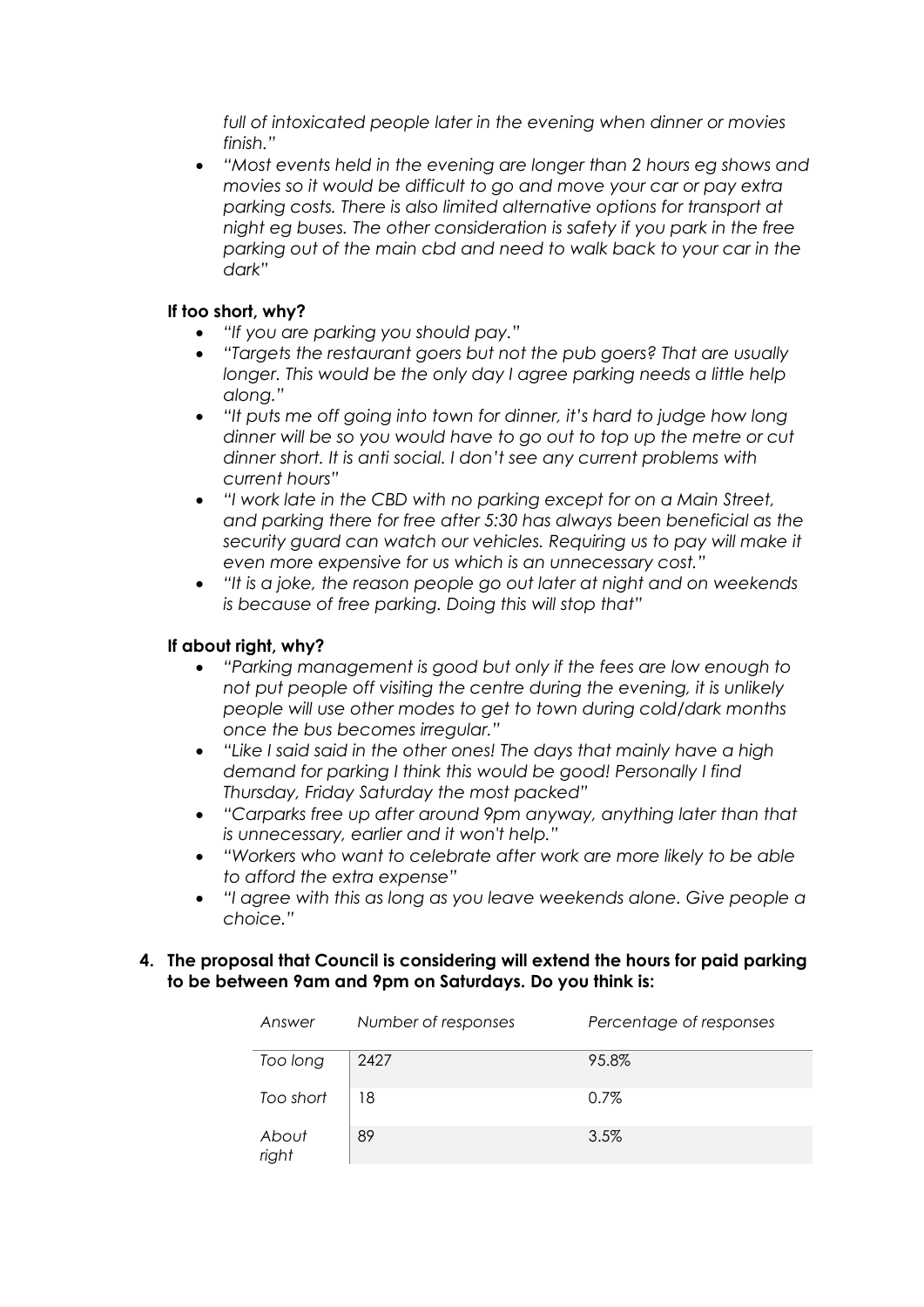# **If too long, why?**

- *"Saturdays maybe tell 5pm but after that then you are going to penalise a lot of people who want to come into a show whether it be at the globe, or regent"*
- *"I'm not too worried about parking starting at 9am (again 11am is better), but again you are making it an issue for locals heading out on Saturday afternoon and evening to spend at our local businesses."*
- *"Would be less likely to use cbd - we already pay for Plaza but at least that comes with added security and it's indoors. What are we actually paying for??"*
- *"Why, why, why do you want to stop people from enjoying special events in the Square when they have to worry about their parking? Families spend lots of time in the central city in the weekends and it is not easy wrangling the kids without the added worry of curtailing time at an event to get back to the car. With the type of parking we have here, once our parking time runs out we have to move our car to another park. Can you imagine families doing this, or older people doing this, or disabled people doing this? You are thinking with shortsightedness. Just think about the wider community and how extended hours will affect ALL groups."*
- *"Same as the above. It HUGELY decreases safety, and discriminates against people with low incomes to be able to enjoy Palmerston North."*
- *"11-3 is appropriate. This is the main shopping time. Evening parking fees will affect small business in the area. I would reconsider using the city centre in the evening if I had to pay parking then."*
- *"This is abominable. I would go to Fielding instead. From my house it is about the same distance to Feilding as to the centre of town. And you'll really put visitors off."*
- *"Saturday is not a business working day, why charge parking for that long. This is Palmerston North not Wellington."*
- *"Give us a bit of a break! We live here because it's not a big city with big city charges and lifestyle creep. There's a much better ways to use the money we pay in rates and cover the costs of whatever you are trying to get money for"*

## **If too short, why?**

- *"User should pay"*
- *"I think the parking hours should be consistent throughout the whole week, this makes it easy to remember."*
- *"I think people are abusing disabilities parks all night eg taxis and parking over driveways."*

## **If about right, why?**

- *"Seems to match my experience of when parking is in short supply"*
- *"There is a lot of demand on Saturdays so would be good to manage that"*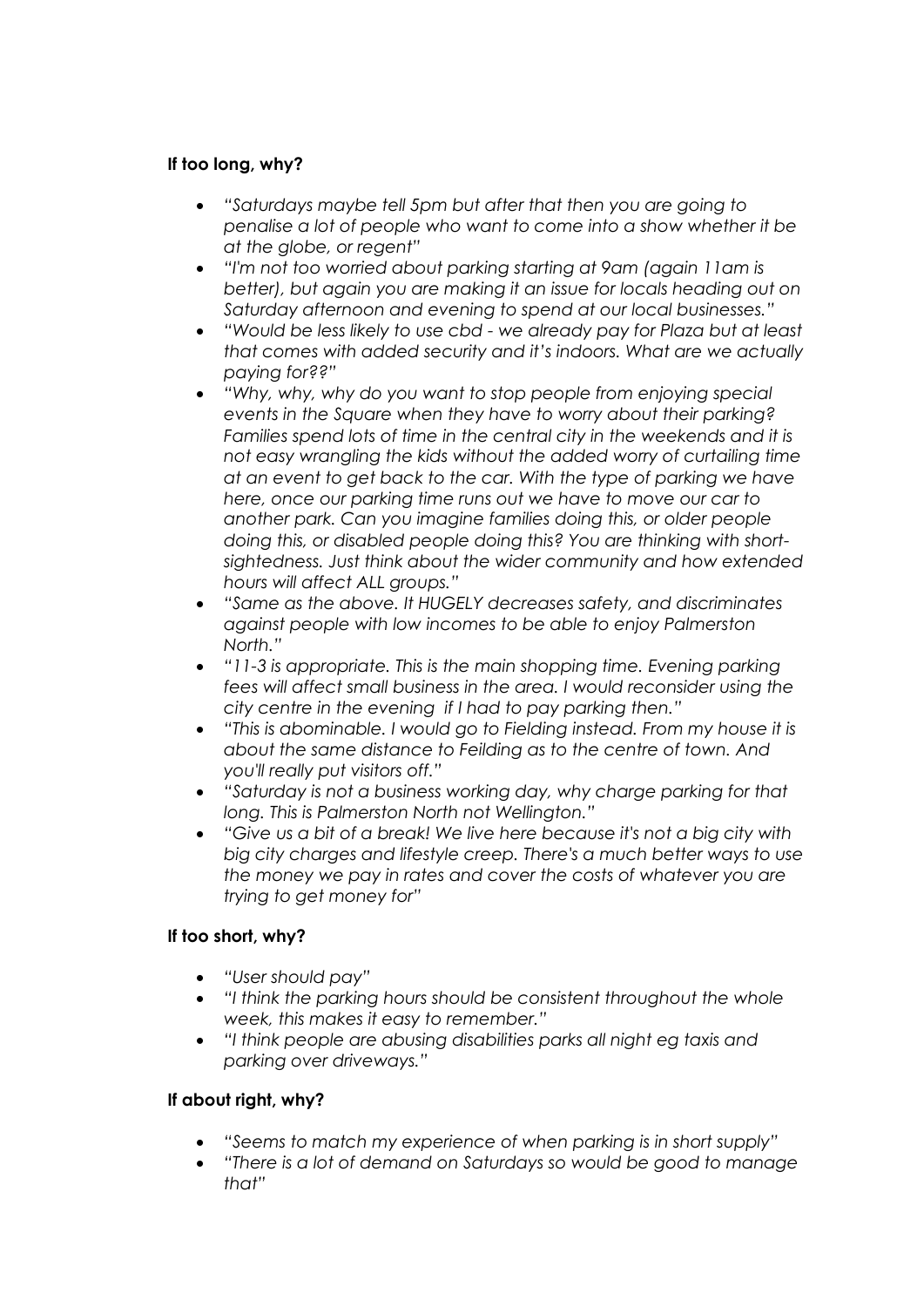- *"Paid parking is already 11-3, and I would agree with the change from 9 to 9 on Saturday, as long as there is free parking on Sunday. Shoppers can either take public transport, get dropped off, or pay for parks. Diners and theatre goers should only have to pay for 3 hour parking at the most."*
- *"It is hard to find a park when you need one currently and businesses are missing out as a result. Making parking more of a user pays system is fairer as it puts driving on par with other forms of transport and encourages people to think about how they travel. Currently, while parking enforcement may or may not pay for itself in the council budget, the infrastructure investment required to build and maintain parking spaces across the city is essentially given to drivers for free by ratepayers, some of whom drive and some of whom don't. It's not very fair for people who don't drive to be contributing to this."*
- *"Saturdays are notoriously busy and majority of people are out to eat and look. Perhaps an hour free and then paid would still be encouraging but allow for better turnover."*

#### **5. Council is also considering introducing paid parking on Sundays from 9am to 3pm. Do you think this is:**

| Answer         | Number of responses | Percentage of responses |
|----------------|---------------------|-------------------------|
| Too long       | 2349                | 93.8%                   |
| Too short      | 33                  | 1.3%                    |
| About<br>right | 123                 | 4.9%                    |

## **If too long, why?**

• *"I mostly go into town on Sundays when (and because) it's free parking. If parking charges come in on Sundays I will shop online instead and not support local businesses. If I have to go in I will no longer wander the shops or stop at a cafe (where I often make purchases).*

*I must note - parking on Sundays is never difficult in the CBD which indicates there is not a demand issue to solve, and this looks like a cash grab by the Council at the expense of local business."*

- *"Sunday parking should remain free. Most residents and CBD retailers want Palmerston North to be a welcoming, vibrant, and thriving city, and thus to provide free parking on one day per week is one way to help accomplish this wise philosophy. There is no need for any 'better management' of car parking on Sundays. Furthermore, imposing extensions to car park charges does nothing to address the city's carbon footprint. In fact, to increase parking hours could very easily increase the city's carbon footprint. Commonsense should prevail here. Yes, commonsense is a rare commodity these days (i.e. not very common), I realise that, but this really is a no-brainer."*
- *"Palmerston North competes with visitor-friendly towns like Feilding and Whanganui - people already chose to go these towns because of the*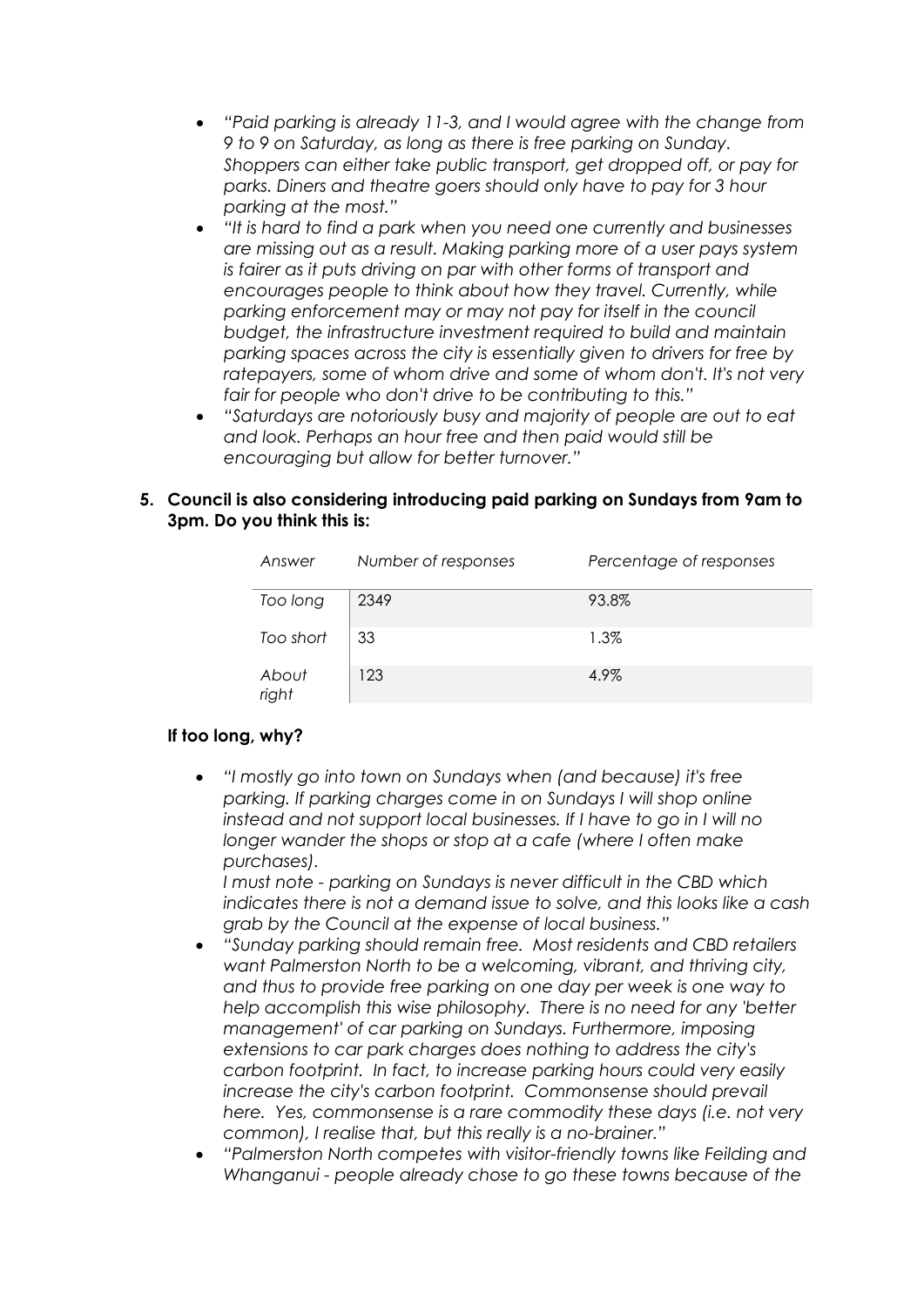*parking cost in Palmerston North. It makes Palmerston North too quiet and unattractive. It compromises safety."* 

• *"Parking should be free on Sunday non stop. We live in Palmerston North, not Wellington, not Auckland and realistically it's not that difficult to find a park on a Sunday. Streets within 500m walking distance to town or George Street with paid parking are virtually empty, or perhaps have one or two cars. Definitely no need to solve an issue of demand as it's rarely a problem."*

# **If too short, why?**

- *"If you are parking you should pay as parking space is not free for the Council to provide or maintain."*
- *"If the parking hours were consistent throughout the week, changed to current Monday hours, then Sunday would generate revenue for the council and the oublic would always be able to remember what the parking hours are as they never change."*
- *"We need more money."*

## **If about right, why?**

- *"Church goers take up all the parking. They bring no financial benefit into the areas they attend church and instead choose to donate their often limited funds to a church already doing just fine having paid zero tax"*
- *"It is hard to find a park when you need one currently and businesses are missing out as a result. Making parking more of a user pays system is fairer as it puts driving on par with other forms of transport and encourages people to think about how they travel. Currently, while parking enforcement may or may not pay for itself in the council budget, the infrastructure investment required to build and maintain parking spaces across the city is essentially given to drivers for free by ratepayers, some of whom drive and some of whom don't. It's not very fair for people who don't drive to be contributing to this."*
- *"It is probably fair to have paid parking on a Sunday. It is essentially just another working day in this day and age and I feel this would be a good compromise to have paid parking end at 5 30pm on a Thurs, Fri and Sat."*

#### **6. Do you regularly park in on-street carparks in the city centre on Thursday, Friday or Saturday evenings, or on Sundays?**

| Answer | Number of responses | Percentage of responses |
|--------|---------------------|-------------------------|
| Yes    | 1958                | 75.8%                   |
| No     | 626                 | 24.2%                   |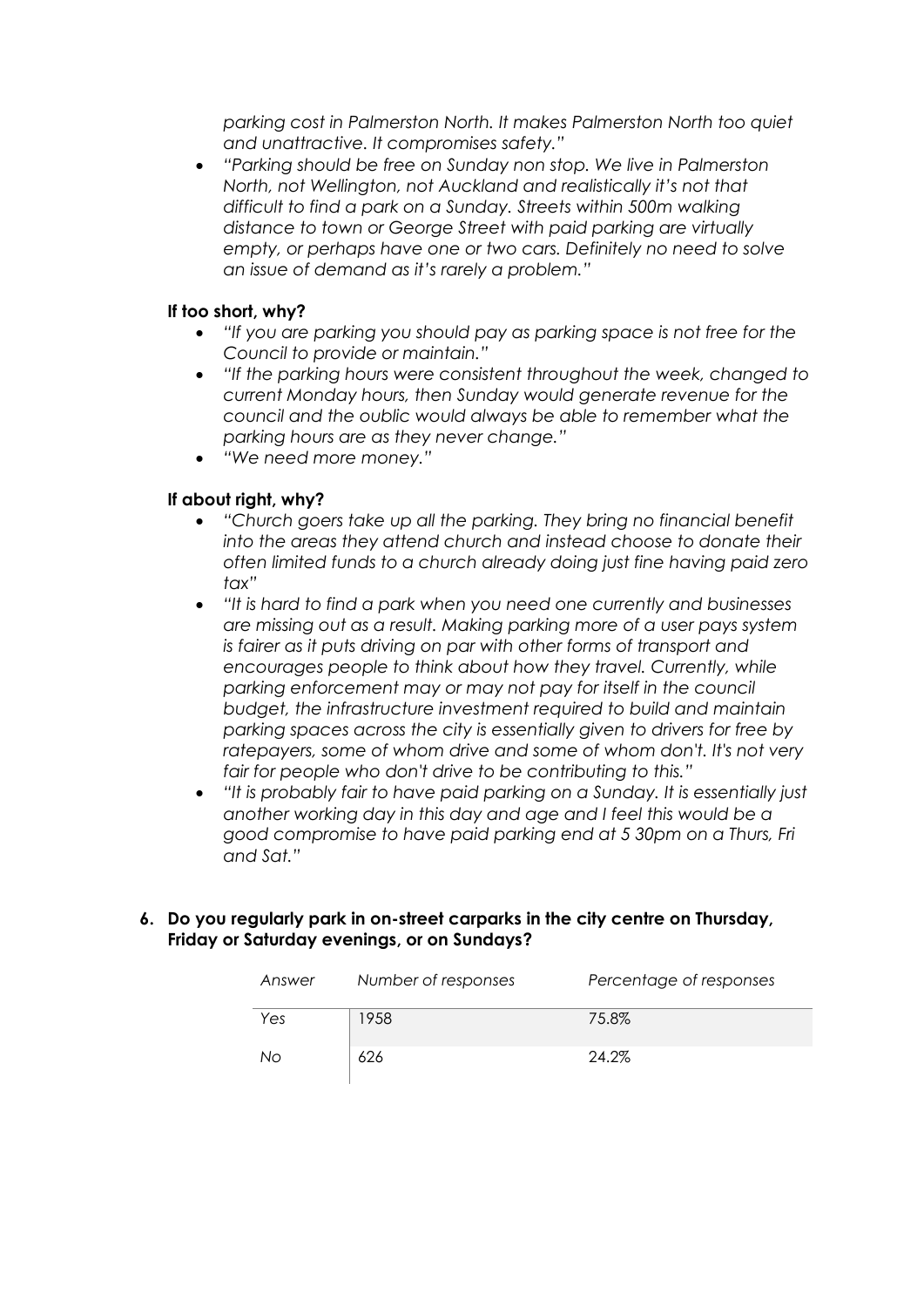#### **a. If yes, how easy is it for you to find a carpark?**

| Answer            | Number of responses | Percentage of responses |
|-------------------|---------------------|-------------------------|
| Very easy         | 285                 | 14.6%                   |
| Easy              | 1153                | 58.9%                   |
| <b>Difficult</b>  | 439                 | 22.4%                   |
| Very<br>difficult | 81                  | 4.1%                    |

#### **b. If no, why?**

| Answer                                             | Number of<br>responses | Percentage of<br>responses |
|----------------------------------------------------|------------------------|----------------------------|
| No reason to go to the city<br>centre at that time | 335                    | 50.9%                      |
| Difficult to find a carpark<br>near my destination | 82                     | 12.5%                      |
| Other                                              | 241                    | 36.6%                      |

## **If no and other, specify?**

- *"I use the nearest free parking and walk to my destination."*
- *"I refuse to pay for parking so go to places where I dont have to pay. Especially with never having change on me and if the credit card option is working (which it often isnt) you get charged an extra \$1.50 just to use it. Rip off"*
- *"I dont go into the square because i cant afford to go shopping"*
- *"Why don't you have an option for this?!! I bike or walk."*
- *"Not a regular option for myself or family. It is difficult to find parking when I do and often if by myself not a safe feeling having to use the alleys to commute from parks to places."*
- *"Try to bike as often as possible. If I can't find a park, it's not difficult to walk from a further away park (if I leave home early enough). Would travel by bus if there was a service available at night."*
- *"Live in Feilding where the parking is free*

#### **7. Do you think the cost to Council of maintaining on-street carparks should be covered by rates or by the user of the carpark?**

| Answer       | Number of responses | Percentage of responses |
|--------------|---------------------|-------------------------|
| Rates        | 1340                | 56.3%                   |
| <b>Users</b> | 1041                | 43.7%                   |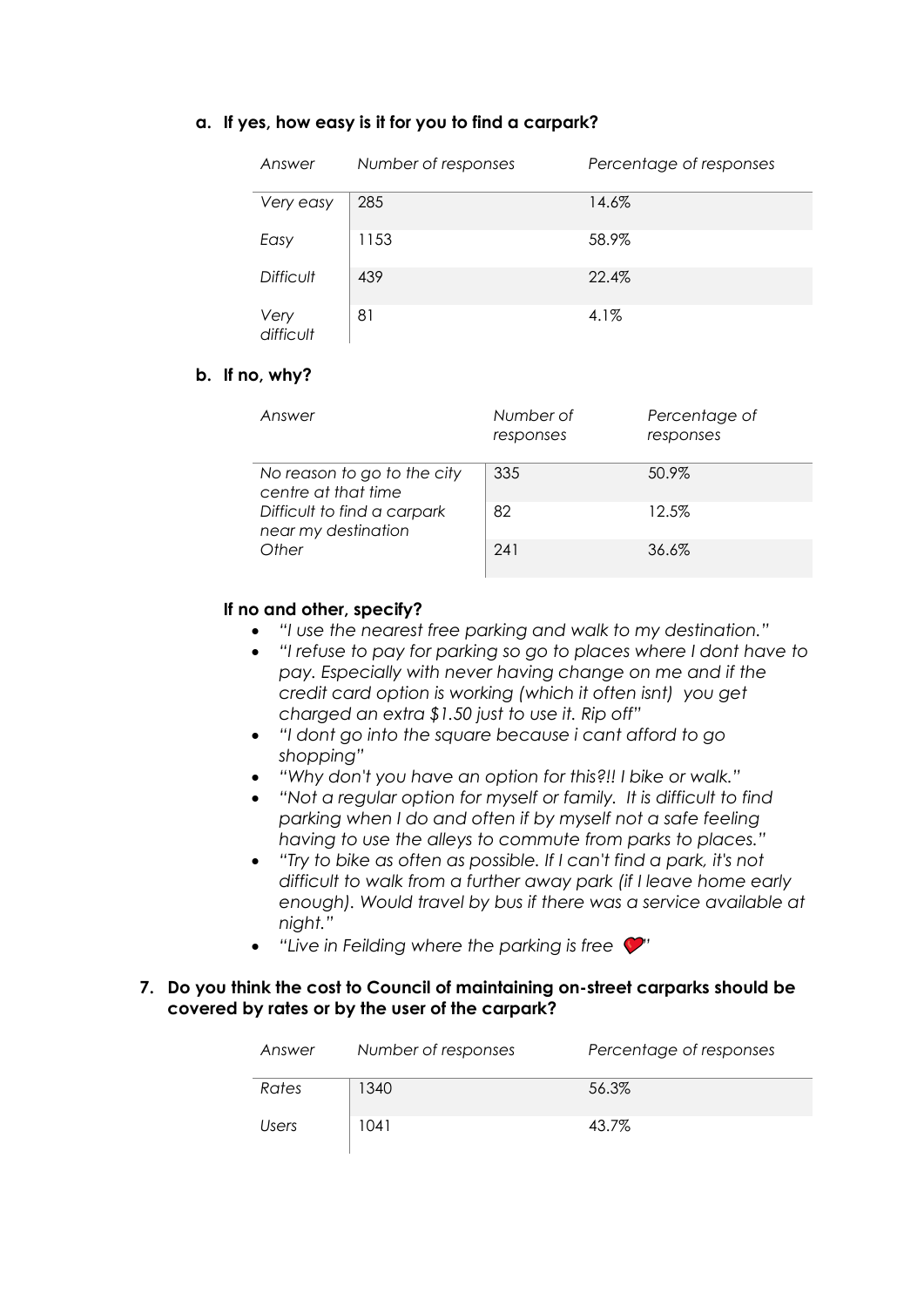## **8. Do you have any other feedback about our proposal?**

- *"We think no one is going to want to pay for parking but it is not realistic or fair that ratepayers should pay.Car parking is an ineffective and expensive use of space especially with people/cities wanting and needing more space for housing and businesses as well as social space.The council should be leading the change to a eco-substainable city and actively disencouraging people parking within the CBD would be a start.Also removing on street parking.If businesses feel they really need car parking they should to be providing these onsite."*
- *"I would MUCH prefer an increase in the cost per hour to park, DURING the CURRENT paid parking hours: Eg. Would rather pay \$2 or \$2.50 p/h to park during week days in on street paid parking, and NOT charge for late night parking. Or cover the fees in rates and council budgets, as the council has plenty of funding spent unnecessarily in other areas. Free parking in late nights is an absolute ESSENTIAL for keeping Palmerston North safe."*
- *"\$2.00 INcrease hrly rate but dont change times"*
- *"Why change something that works !!!"*
- *"The overall goal of City Council is to provide good supporting environment for the residents and business. Any fee and charge review should be considered with the same objective. Cost is only one of the factors to be considered. The World Bank has done a lot of research on fees and charges. I think the Council should have a better understanding on how to use fees and charges policies to achieved the overall goal of the City Council."*
- *"People pay rates to live in the town of their choice, part of the culture of that town is the "downtown/CBD". It is part of the cost of living in a town. This proposal appears to be a pointless money grab which will detrimentally affect the culture of Palmie. The rising housing costs are already harming what made Palmie such a great place to live, don't remove something that makes the town still a friendly and welcoming place to live."*
- *"Reduce amount of all day parking. Add extra short term (15 min) parking around Broadway and other high traffic areas with fast food establishments. Trial free parking with shorter time limits"*
- *"There isn't enough free parks for the workers, charging them to park their cars while they work is absurd! Keep them free on sundays and after 5! Because I honestly wait till Sunday to do town things because of the free parking!"*
- *"You have already increased the rates . why would you do it again just to cover parking cost. I would like to see what approaches other cities have taken to manage their problem. May be more public transport and motivation to use it. Free public transport to wider groups such as Health Staff, Council and CBD business staff (such as banks and retails) so that they don't have to bring the cars to the CBD for work."*
- *"Am happy with the status quo of parking thanks"*
- *"Yes , doesn't nzta cover the parking spot costs ?"*
- *"Yes. Increasing rates every year is a straight out rort. Putting rates up to cover wastage in council spending is not on. People's incomes are not keeping up with the unneccessary spending. Live within your means the same as every citizen has to do."*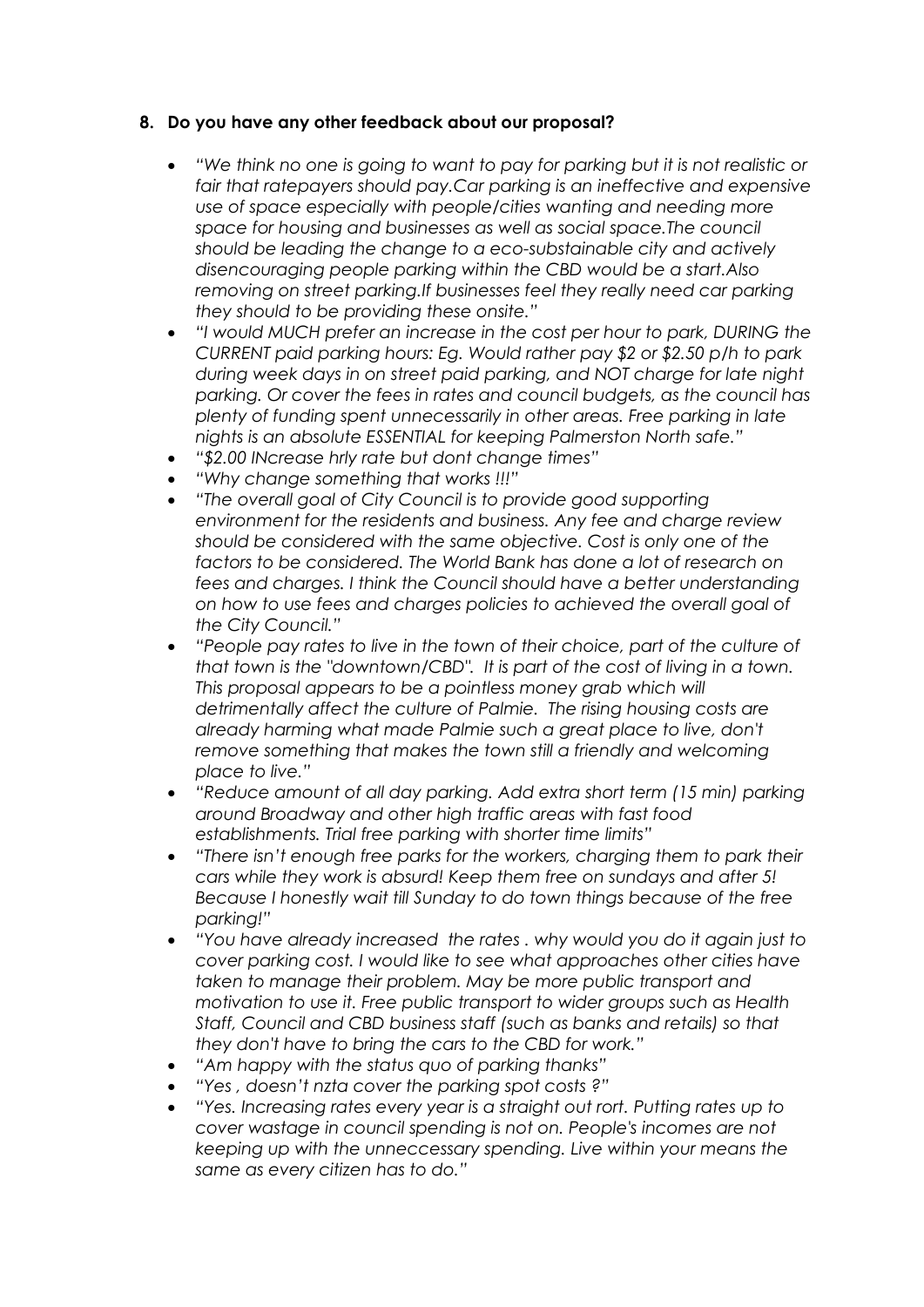- *"Yes! The square parking is the worst place to park due to the brids crapping and the trees being directly above the cark parks! I always notice those parks aren't being used! & There's only a high demand for parks because there not enough parks! So there is quite a bit of space constantly not being used because people dont want to have brid poo all over there car so looking into maybe putting something in the trees to catch that or creating some sort of shelter just over the parks to protect people from being crapped on when getting out of there cars! It'll just open a more space up in those areas! I'm not sure about the work parking but I can see down broad way it almost looks like theres no where down Broadway for them to park so maybe looking into that for them would be good!"*
- *"Depending on time of day some days/nights are easy to find a park other days can be difficult but that depends on how far you wish to walk to your destination. All I am asking is provide us with a better bus system that gives us the chance to catch buses into town after 7:00pm to do shopping and go out and about in restaurants etc... I am a rate payer and find it really hard to get into town after heading home from work and then trying to get back into town for social events and expeditions that maybe on at the square. George st, Regent etc.. Not everyone wants to catch taxis as they too are expensive."*
- *"what makes you think people would want to spend extra money to park ?? Yes, the town is growing but this town is boring...maybe you should spend more time in making Palmy more interesting, make people want to go out more, before you try squeezing ratepayers pockets for no reason."*
- *"The council had no sense and used all that money on awful coloured blocks on Pioneer Highway. If you are willing to waste money in this way, you should not punish the people who want to go into town and support local businesses. If the council can't afford to upkeep the inner city car parks with the money they are currently getting from the current hours, then I would suggest you stop wasting it in other places first and get some sort of business sense; before you go and make the ratepayers pay even more for parking in town"*
- *"Payment mixed rates and users."*
- *"Encourage people to get into town another way, rather than discouraging them from travelling the only way possible currently!"*
- *"I think your proposal mostly makes sense and I was glad to hear you made it. I was disappointed that there was so much blind hate about it on Facebook without people considering why we might need these extended hours. Unfortunately Facebook has all the negative nancies and I don't actually think it's an accurate representation of all Palmerston North people's opinion. The main pain point for me with parking is that it is so hard to get a park near the restaurants on Broadway. If bringing in paying for parking there at dinner time helps the issue then I will be happy and I really don't mind paying a few dollars."*
- *"If you want to promote turnover, apply a 3 hour limit. That would give people enough time to shop but still promote a healthy turnover of parks."*
- *"I and many other people who contribute to this city in the performing arts sector will be incredibly disappointed should any proposed changes to pid parking hours go ahead. Although there may be legislation that suggests the council does not have to consult the public on this decision, it*